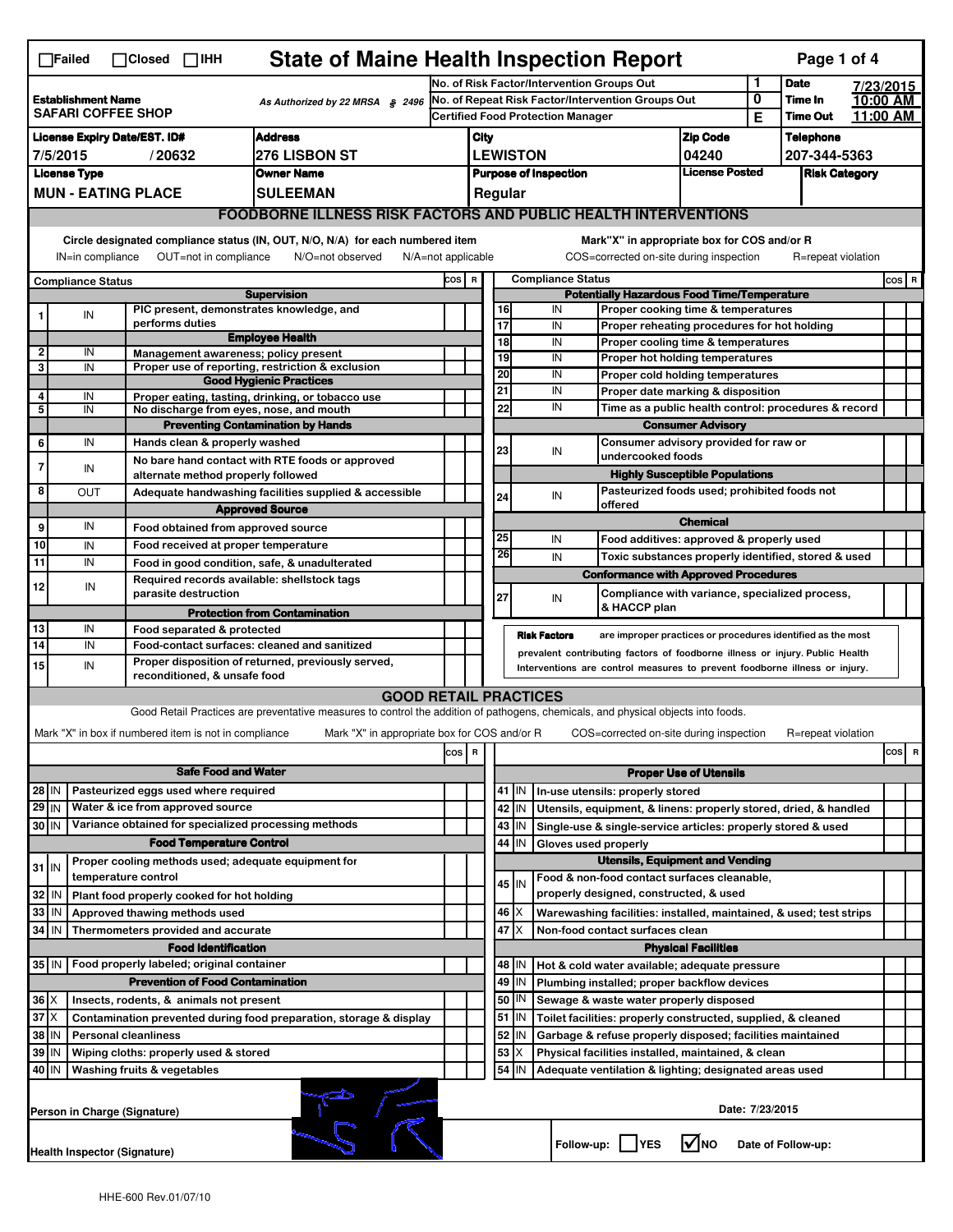|                                                        |                                 | <b>State of Maine Health Inspection Report</b> | Page 2 of 4  |                           |                                  |
|--------------------------------------------------------|---------------------------------|------------------------------------------------|--------------|---------------------------|----------------------------------|
| <b>Establishment Name</b><br><b>SAFARI COFFEE SHOP</b> | As Authorized by 22 MRSA        | 7/23/2015<br><b>Date</b>                       |              |                           |                                  |
| License Expiry Date/EST. ID#<br>7/5/2015<br>/20632     | <b>Address</b><br>276 LISBON ST | City / State<br><b>LEWISTON</b>                | / ME         | <b>Zip Code</b><br>104240 | <b>Telephone</b><br>207-344-5363 |
|                                                        |                                 | <b>Temperature Observations</b>                |              |                           |                                  |
| Location                                               | Temperature                     |                                                | <b>Notes</b> |                           |                                  |
| cooler                                                 | 25                              |                                                |              |                           |                                  |
| hot water                                              | 100 plus handsi                 |                                                |              |                           |                                  |
| 3 bay                                                  | 110 plus                        |                                                |              |                           |                                  |

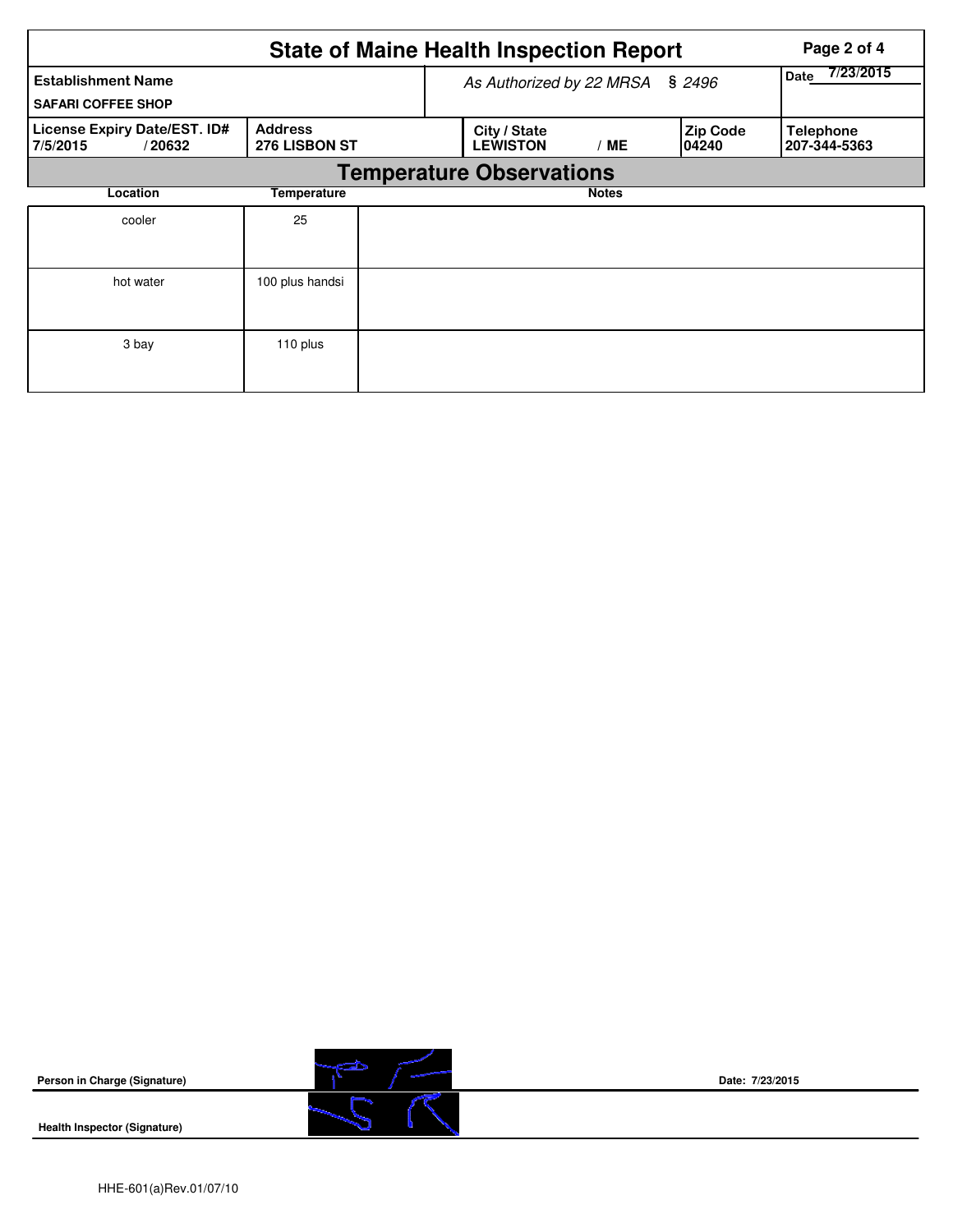| <b>State of Maine Health Inspection Report</b>                                                                                                     |                                                                                                                                         |                                 |    |                          |                          |  |  |  |  |
|----------------------------------------------------------------------------------------------------------------------------------------------------|-----------------------------------------------------------------------------------------------------------------------------------------|---------------------------------|----|--------------------------|--------------------------|--|--|--|--|
| <b>Establishment Name</b>                                                                                                                          |                                                                                                                                         |                                 |    |                          | 7/23/2015<br><b>Date</b> |  |  |  |  |
| <b>SAFARI COFFEE SHOP</b>                                                                                                                          |                                                                                                                                         |                                 |    |                          |                          |  |  |  |  |
| License Expiry Date/EST. ID#<br>7/5/2015<br>/20632                                                                                                 | <b>Address</b><br>276 LISBON ST                                                                                                         | City / State<br><b>LEWISTON</b> | MЕ | <b>Zip Code</b><br>04240 |                          |  |  |  |  |
| <b>Observations and Corrective Actions</b>                                                                                                         |                                                                                                                                         |                                 |    |                          |                          |  |  |  |  |
| Violations cited in this report must be corrected within the time frames below, or as stated in sections<br>8-405.11 and 8-406.11 of the Food Code |                                                                                                                                         |                                 |    |                          |                          |  |  |  |  |
| 8: 6-301.11: N: Hand cleanser not available at hand wash sink or lavatory.                                                                         |                                                                                                                                         |                                 |    |                          |                          |  |  |  |  |
| INSPECTOR NOTES: no soap                                                                                                                           |                                                                                                                                         |                                 |    |                          |                          |  |  |  |  |
|                                                                                                                                                    |                                                                                                                                         |                                 |    |                          |                          |  |  |  |  |
| 8: 6-301.12: N: Sanitary towels / hand drying device not provided for hand wash sink or lavatory.                                                  |                                                                                                                                         |                                 |    |                          |                          |  |  |  |  |
| INSPECTOR NOTES: no paper towels corrected on site                                                                                                 |                                                                                                                                         |                                 |    |                          |                          |  |  |  |  |
| 36: 6-202.13: N: Insect control devices are improperly designed and constructed / located.                                                         |                                                                                                                                         |                                 |    |                          |                          |  |  |  |  |
| <b>INSPECTOR NOTES: need screens for door entrance</b>                                                                                             |                                                                                                                                         |                                 |    |                          |                          |  |  |  |  |
| 37: 3-305.11: N: Food not protected from contamination during storage.                                                                             |                                                                                                                                         |                                 |    |                          |                          |  |  |  |  |
| INSPECTOR NOTES: store food 6 inches off floor                                                                                                     |                                                                                                                                         |                                 |    |                          |                          |  |  |  |  |
|                                                                                                                                                    |                                                                                                                                         |                                 |    |                          |                          |  |  |  |  |
|                                                                                                                                                    | 46: 4-501.14: N: Ware washing equipment not cleaned before use, at a frequency necessary to prevent recontamination, or every 24 hours. |                                 |    |                          |                          |  |  |  |  |
| <b>INSPECTOR NOTES: piping</b>                                                                                                                     |                                                                                                                                         |                                 |    |                          |                          |  |  |  |  |
|                                                                                                                                                    |                                                                                                                                         |                                 |    |                          |                          |  |  |  |  |
| 47: 4-602.13: N: Non-food contact surfaces are not cleaned at a frequency necessary to preclude accumulation of soil residues.                     |                                                                                                                                         |                                 |    |                          |                          |  |  |  |  |
| <b>INSPECTOR NOTES: shelving</b>                                                                                                                   |                                                                                                                                         |                                 |    |                          |                          |  |  |  |  |
| 53: 6-501.12: N: The physical facilities are not clean.                                                                                            |                                                                                                                                         |                                 |    |                          |                          |  |  |  |  |
| <b>INSPECTOR NOTES: clean floors and walls</b>                                                                                                     |                                                                                                                                         |                                 |    |                          |                          |  |  |  |  |
|                                                                                                                                                    |                                                                                                                                         |                                 |    |                          |                          |  |  |  |  |
|                                                                                                                                                    |                                                                                                                                         |                                 |    |                          |                          |  |  |  |  |



**Date: 7/23/2015**